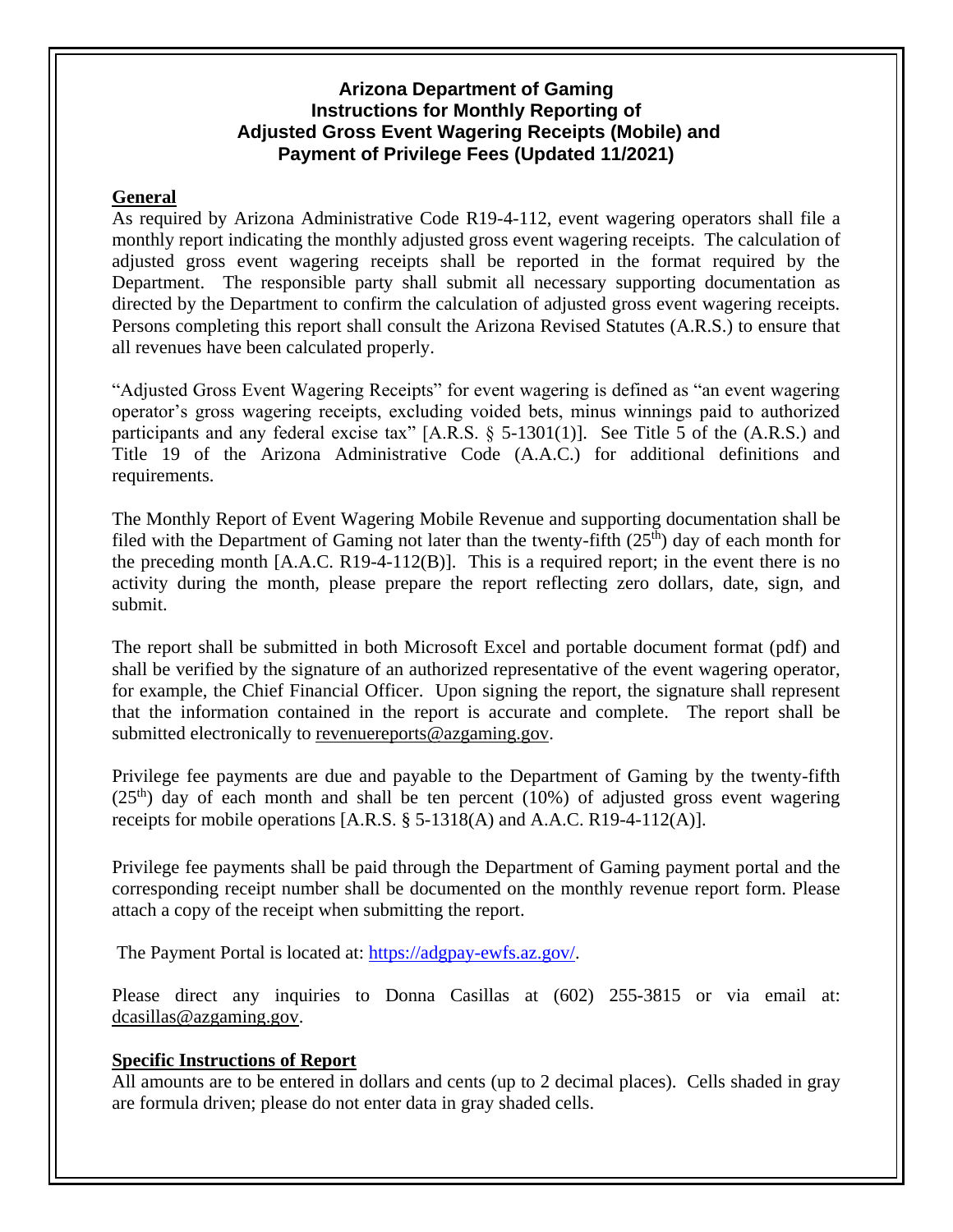#### Part A:

This section details the individual revenue components of Event Wagering-Mobile.

Please attach summary pages from the on-line event wagering–mobile system reports that reflect the individual amounts reported in Part A. Variances between the online event wagering-mobile report and the amount(s) reported in Part A must be identified in the data entry section of the report. If any other variances exist between the on-line event wagering–mobile system report and the amount reported in Part A, a written explanation in the form of a reconciliation, and system reports which support the explanation and the amount, must accompany the report.

The deduction on line 4 for federal excise tax is calculated at 0.25% of the amount wagered. Please attach a report that supports the total federal excise tax paid.

If the operator offers free bets or promotional credits, a deduction from adjusted gross event wagering receipts equal to the value of free bets or promotional credits redeemed by authorized participants may be taken as provided for in A.R.S. § 5-1301(1). Attach a report from the host system which reflects the total value of free bets or promotional credits redeemed by authorized participants.

There is a separate section for the calculation of the allowable deduction for free bets or promotional credits. Enter in the actual amount of free bets or promotional credits redeemed by authorized participants during the month on Line A; this amount must agree with the host system report mentioned above.

The deduction under A.R.S. § 5-1301(1) for free bets or promotional credits is limited to the first five years following the effective date of this section as follows:

- a) For years one and two, a deduction not to exceed twenty percent of an event wagering operator's gross wagering receipts.
- b) For year three, a deduction not to exceed fifteen percent of an event wagering operator's gross wagering receipts.
- c) For years four and five, a deduction not to exceed ten percent of an event wagering operator's gross wagering receipts.
- d) For year six and each year thereafter, a deduction of free bets is not allowed. January 1 following the year in which the event wagering operator begins event wagering operations is considered the first year of event wagering for the purposes of this paragraph. An event wagering operator may deduct up to twenty percent of an event wagering operator's gross wagering receipts during any period that the operator conducts event wagering before January 1 of the first year of event wagering operations.

\*At the beginning of calendar year 2025, the Department will publish an updated reporting form to be used for reporting of calendar year(s) 2025 and 2026 revenue. This updated form will reflect the allowable deduction for years four and five, as described above.